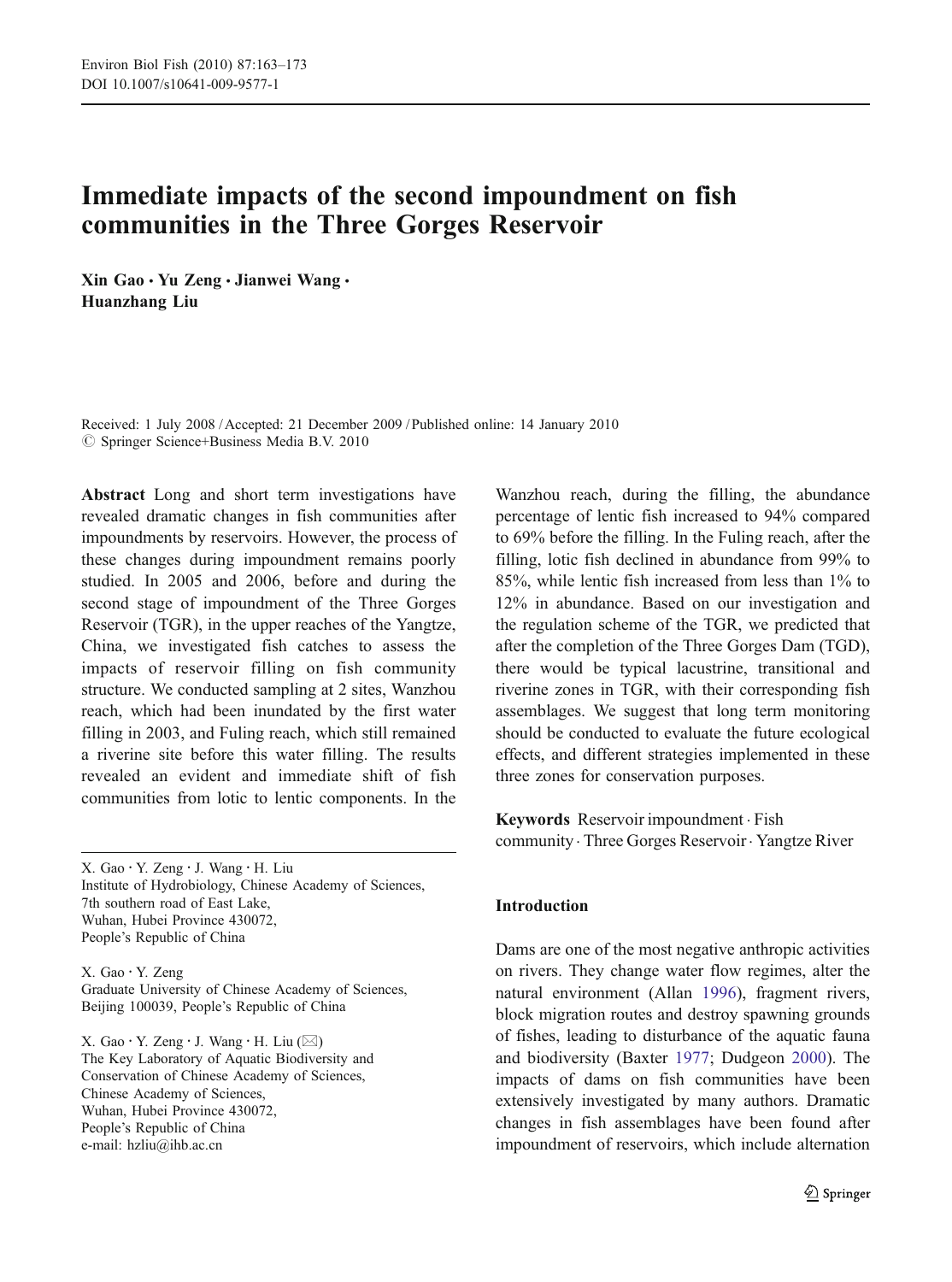among lentic and lotic species, and different trophical specialists. In the Warta River, Poland, Penczak and Kruk et al. ([2005\)](#page-10-0) found changes in fish assemblage composition after impoundment. Most lithophilous species declined and many phytolithophilous and phytophilous species became dominant. In the Kinkaid Creek drainage of southern Illinois, Taylor et al. [\(2001\)](#page-10-0) identified a dramatic change in fish community structure that occurred, with the pre-impoundment community dominated by cyprinids and the postimpoundment community dominated by centrarchids. Choi et al. ([2008](#page-10-0)) found significant changes in the fish community in a freshwater system in Korea as a result of impoundment and exotic fish species.

However, all these investigations were conducted either over long term or short term, with the process of these changes during impoundment remaining largely neglected. To diagnose the real reason for the change in fish communities and to be able to adopt suitable conservation tactics, simultaneous investigation during impoundment is needed.

Three Gorges Dam (TGD), constructed on the Yangtze River, is one of the largest dams in the world. This dam will be 193 m high and the inundation will cover over 600 km upstream on the Yangtze River, including areas with the habitat and spawning grounds of many rare, endemic, and commercial fishes, such as Chinese sucker (Myxocyprinus asiaticus), Coreius guichenoti, black carp (Mylopharyngodon piceus), and grass carp (Ctenopharyngodon idella) (Liu and Cao [1992](#page-10-0); Ke et al. [1994;](#page-10-0) Cao [2000;](#page-10-0) Wu et al. [2004\)](#page-10-0). Construction of the TGD began in 1996 and will be completed in 2009. The aquatic biodiversity has been and will be strongly affected (Wu et al. [2003;](#page-10-0) Park et al. [2003;](#page-10-0) Xie [2003\)](#page-10-0).

According to the schedule, the water of the Three Gorges Reservoir (TGR) will be filled up to 175 m above the sea level by the third filling in 2009 (Huang [2004\)](#page-10-0). In June of 2003, the first filling was conducted and raised the water level up to 135 m. Previous investigations have revealed changes in the structure of the aquatic fauna soon after the impoundment, such as changes in fish community, phytoplankton community and fish population density, as well as copepod and cladoceran species composition (Shao et al. [2006;](#page-10-0) Xue et al. [2006a](#page-10-0), [b](#page-10-0); Zhang et al. [2006\)](#page-10-0).

The second filling was conducted in 2006, which raised the water level up to 156 m from 20 September to 27 October 2006 during 37 days impoundment



Fig. 1 Daily change of water level of the Three Gorges Reservoir (TGR) during the second filling

(Fig. 1). To investigate the processes changing the fish assemblages induced by this impoundment, we undertook field fishing sampling in the Three Gorges Reservoir in 2005 and 2006. Our purpose was to investigate how the changes occurred, to assess the immediate impacts of the filling on fish communities, to predict fish community changes in the future, and to give suggestions for future conservation.

# Materials and methods

# Study area and fish collection

According to the different flow characters, fish sampling took place at two types of habitat in the TGR in the main channel of the upper Yangtze River in 2005 and 2006: Wanzhou reach (30°50′ N, 108°22′ E) and Fuling reach (29°42′ N, 107°23′ E). For these 2 sites, the Wanzhou reach, 286 km up of the TGD, has been inundated as a lacustrine pool by the first filling in 2003, while the Fuling reach, 492 km from the TGD, was still a riverine segment before the second filling in 2006, but was inundated after this filling (Fig. [2\)](#page-2-0). We conducted the fish sampling in Wanzhou reach in October 2005 (before the second filling) and from September to October in 2006 (in the second filling), respectively. As for the Fuling reach, we sampled in September 2006 (before the second filling) and from October 2006 to November 2006 (after the second filling), respectively. The sampling generally continued for about 8–14 days at each site.

We investigated more than ten fishing boats in the Wanzhou reach and three fishing boats in the Fuling reach, respectively. Fishes were collected with the local fishing boats using 1.5 cm mesh nylon trap nets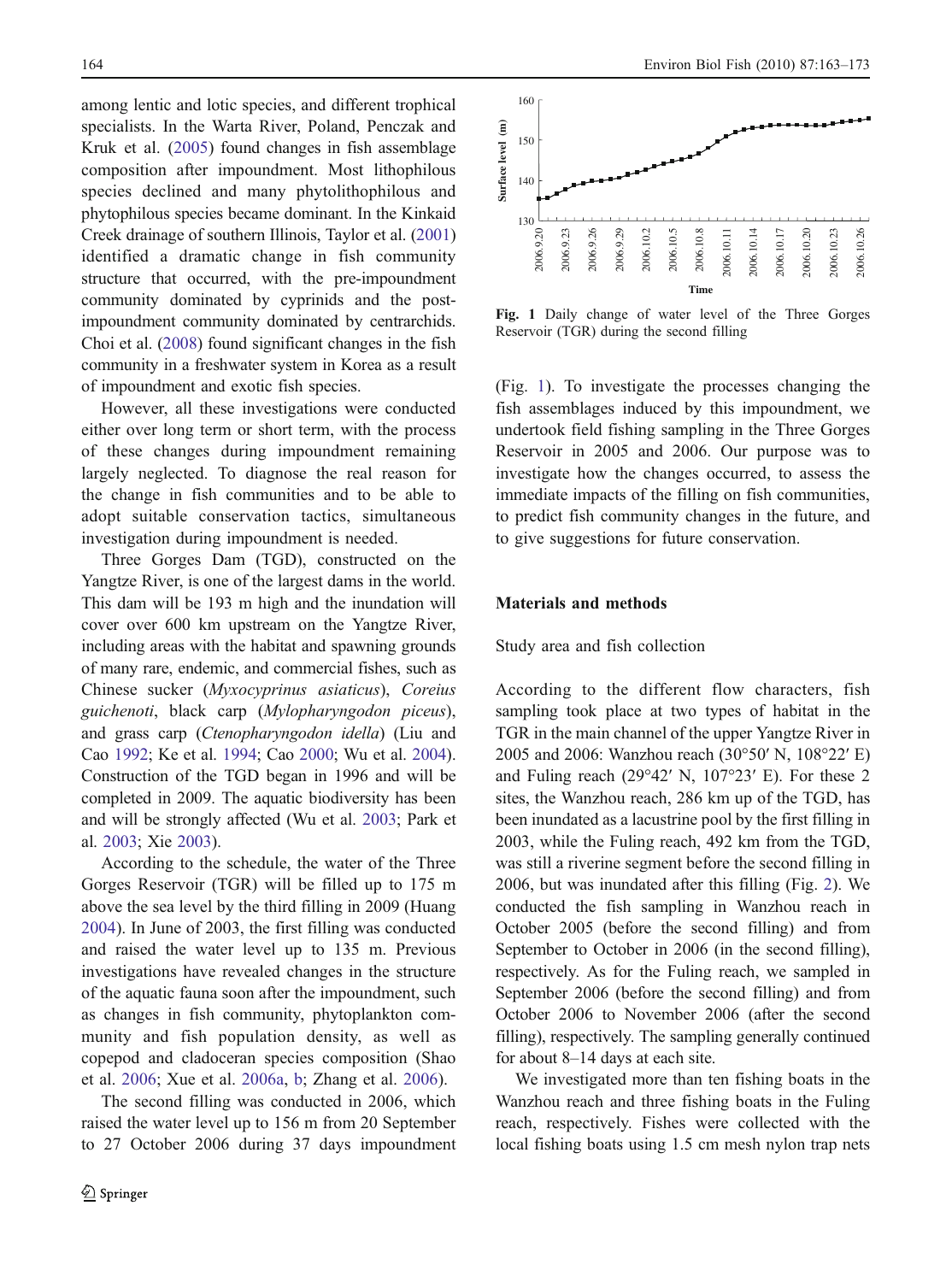<span id="page-2-0"></span>

Fig. 2 Map of China shows the location of Three Gorges Dam (TGD) and sampling sites in the Three Gorges Reservoir (TGR). These broken lines locate the end of backwater formed

by the fillings (First filling raised the water level up to 135 m. Second filling raised the water level up to 156 m. Third filling raised the water level up to 175 m)

or 4, 5, and 5.5 cm mesh nylon gill nets (100– 130 m  $long \times 1.2 - 1.4$  m high) at about 7:00 every field day. Normally, one fishing boat had one catch per day using trap nets. Fishermen set the trap nets in scattered locations in the surveyed reach at 6:00, and then collected all the fishes at 6:00 the next day. In the Fuling reach, gill nets were set in an area covering about a 20 km reach, and lasting about 7–24 h each day, according to the fishermen's experience. In this study, catch per unit effort (CPUE) was expressed as kg·boat−<sup>1</sup> ·(day and night)<sup>-1</sup>. During the survey period, we identified,

counted, and weighed the fishes of each boat. The specimens were sorted and identified according to Ding [\(1994](#page-10-0)). Each fish was weighed to the nearest 0.1 g. At the same sampling reach, capturing locations varied somewhat as a result of changes in water level. The trap and gill net, like all fishing gears, have their inherent biases. However, in terms of the aim of this study, these fishing gears give a consistent representation of fish community at the same reach. The consistent biases among capture can mitigate the effect of sampling error when comparing the structure of fish communities.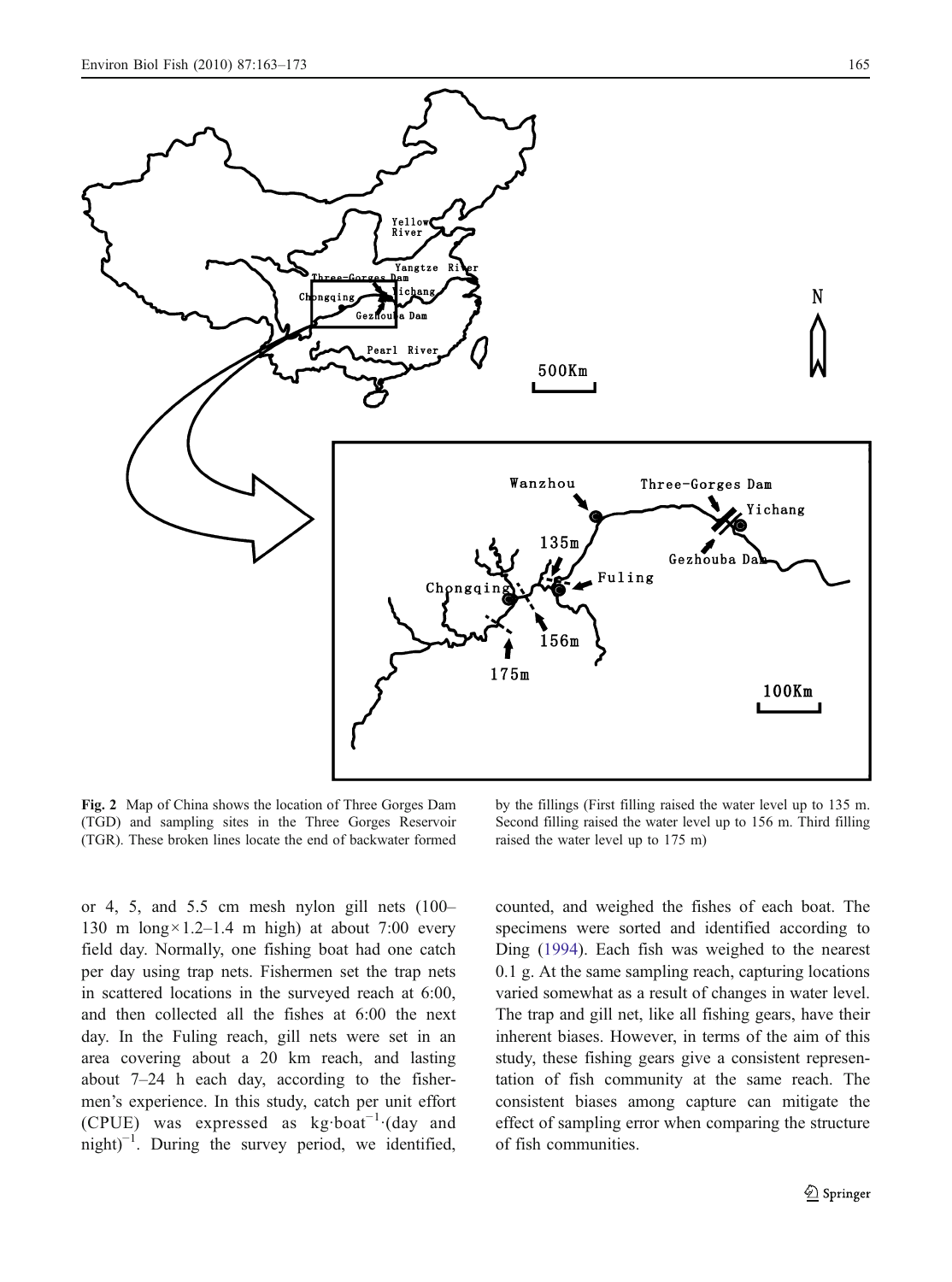#### Data analysis

The data collected after and before the filling from the same sampling sites were compared to analyze the changes. Pair-wise comparisons of fish communities and CPUE were conducted using Chi-square test and t-test, respectively. Moreover, the similarity index was used to estimate the similarity of the fish assemblages between different sampling periods. The Bray–Curtis similarity index, one of the most prevalent quantified tools in comparisons between fish communities, was used here with the following formula:

$$
BC_{jk} = 100 \cdot \left( 1 - \frac{\sum_{i=1}^{s} |n_{ij} - n_{ik}|}{\sum_{i=1}^{s} (n_{ij} + n_{ik})} \right)
$$

where  $BC_{jk}$  is Bray–Curtis similarity index.  $n_{ij}$  and  $n_{ik}$ are the number of individuals of ith species in sampling  $j$  and  $k$ , respectively, and  $s$  is the number of species.

Additionally, for the data of each sampling site and period, we calculated its Shannon–Wiener diversity index (Shannon and Wiener [1963](#page-10-0)), Simpson's diversity index (Simpson [1949](#page-10-0)), Buzas and Gibson's evenness index (Harper [1999\)](#page-10-0), and their 95% confidence intervals by using the program "Past" (Hammer et al. [2001\)](#page-10-0), and then conducted the bootstrap comparison of the diversity indices between different sampling periods through the "compare diversities" module of "Past" (Hammer et al. [2008\)](#page-10-0).

## Results

We collected a total of 12,952 fishes representing 57 species of 10 families in the Wanzhou reach in this study (Table [1](#page-5-0)). Chi-square test analysis indicated significant differences in the structure of fish communities during the filling  $(P<0.05)$ . This change could be explained by many aspects, e.g. species richness, taxonomic groups, dominant species, and ecological groups. Species richness evidently increased from 34 species before the second filling to 49 species during the filling. Composition of taxonomic groups also changed due to this impoundment. Before the filling, 26 species (76%) were Cyprinidae; Bagridae and Siluridae each comprised two species (6%); Ictaluridae, Centrarchidae, Gobiidae, and Serranidae comprised 1 species (3%), respectively. During the filling, 36 species (73%) were Cyprinidae; 4 species (8%) Bagridae; 3 species (6%) Cobitidae; Ictaluridae and Siluridae each comprised 2 species (4%); Cichlidae and Catostomidae comprised 1 species (2%), respectively (Fig. [3\)](#page-7-0). Filling also resulted in the replacement of dominant species. Before the filling, Hemiculter leucisculus and Saurogobio dabryi were the dominant species, accounting for 61% and 30% of the abundance, respectively. During the filling, H. leucisculus was still the dominant species but its abundance percentage decreased to 40%. With its abundance increasing to 39%, Hemiculter bleekeri became the dominant species (Table [1\)](#page-5-0). Changes in ecological groups were shown by the increasing number of lentic fishes during filling. Lentic fishes were already the dominant group before the second filling in the Wanzhou reach, which held 69% of the abundance. The abundance proportion increased to 94% during the filling (Fig. [4\)](#page-7-0). In contrast to this, those fishes suited to general habitats decreased sharply during the filling (Fig. [4](#page-7-0)). The changes in the fish community were also indicated by various community indices between the sampling periods. The qualitative similarity index indicated 47% similarity between the periods before and during the filling. Compared with the fish community before the second filling, there was an increase of 0.53 in the Shannon–Wiener diversity index, 0.15 in the Simpson's diversity index, and 0.02 in the Buzas and Gibson's evenness index during the filling (Table [3\)](#page-9-0). Bootstrap comparison revealed that the fish community structure in the Wanzhou reach was altered significantly by the second filling  $(P<0.05)$ .

There were 2,451 fishes belonging to 22 species in 6 families sampled in the Fuling reach (Table [2](#page-8-0)). Chisquare test indicated that the structure of fish community differed significantly after the filling  $(P<$ 0.05). This was shown by the changes in species richness, taxonomic groups, dominant species, and ecological groups. As a result of the filling, species richness increased from 12 to 21 species. Changes in composition of taxonomic groups were evident between sampling periods. Before the filling, 6 species (50%) were Cyprinidae; Bagridae, Cobitidae, and Homalopteridae each comprised of 2 species  $(17%)$ . After the filling, 13 species  $(62%)$  were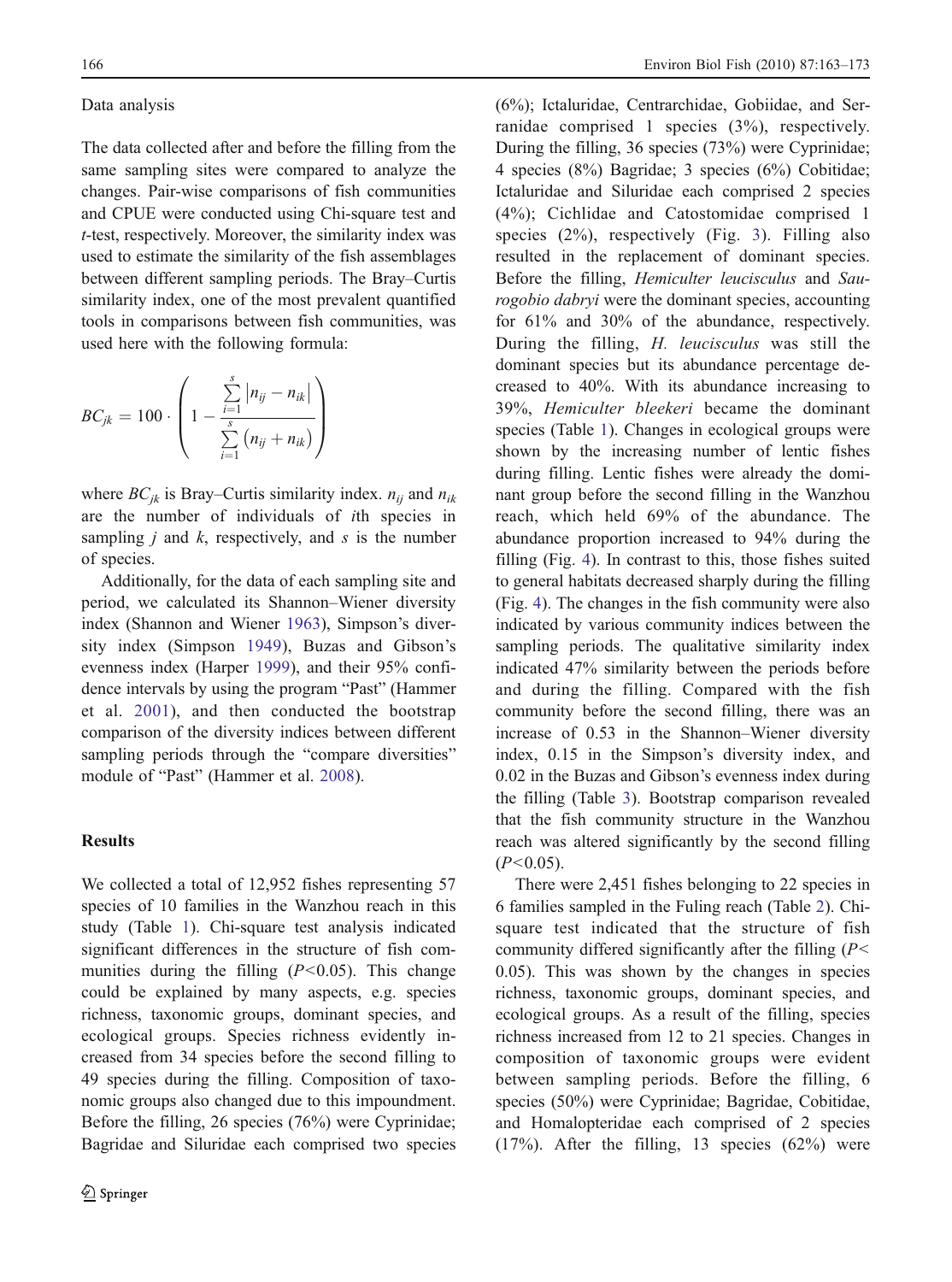Cyprinidae; 3 species (14%) Bagridae; 2 species (10%) Homalopteridae; Siluridae, Cobitidae, and Serranidae each comprised 1 species (5%). The abundance proportion of the dominant species decreased after the filling. Coreius guichenoti (43%), Coreius heterodon (28%), and Rhinogobio ventralis (18%) were the dominant species before the filling. After the filling, those species still predominated, but made up 45%, 12%, and 12% of the community, respectively (Fig. [3](#page-7-0)). It is worth noting that we found clear evidence of the switch between different ecological groups. Lotic fish declined from 99% to 85% in abundance due to the filling (Fig. [4](#page-7-0)). Conversely, lentic fish increased from 0.4% to 12% on abundance (Fig. [4\)](#page-7-0). We also calculated the ecological community indices for comparison of changes between the sampling periods as well. The Bray–Curtis qualitative similarity index indicated 69% similarity for the fish community after the filling. The Shannon–Wiener diversity index increased by 0.43 and Simpson's diversity index increased by 0.05 after the filling. However, the Buzas and Gibson's evenness index decreased by 0.04 (Table [3](#page-9-0)). So, the significant differences in the diversity indices also indicated that the structure of fish community in the Fuling reach differed significantly after the second filling  $(P<0.05)$ .

In addition, we also compared differences of CPUE between the sampling periods. The results showed that no significant differences in CPUE induced by the impoundment  $(P>0.05)$  (Table [4](#page-9-0)) in either the Wanzhou or the Fuling reach.

# Discussion

#### Shift in species composition

Previous investigations have shown that fish assemblage structure is correlated with environmental characteristics, mainly water discharge in rivers. Alternation of flow regimes may cause a large variety of biotic responses, such as the loss of fishes adapted to turbid river habitats, elimination of pelagic spawning fishes, and loss of migratory fish species. Agostinho et al. [\(1994\)](#page-10-0) described changes in the fish fauna and fisheries in the Itaipu Reservoir (Brazil) between pre- and post-impoundment: only 83 species were caught after impoundment, compared to 113 prior to inundation; fish species diversity increased initially but declined thereafter. Characiformes and Siluriformes were the dominant groups both before and after impoundment. Two species previously sporadic in the catch, the planktivore Hypophthalmus edentatus and the insectivore Auchenipterus nuchalis, became prolific in the reservoir. Our results also revealed clear changes in fish communities from lotic to lentic species during the filling of the reservoir. Depending on the different areas in the TGR, the fish compositions were different, the changes of environmental conditions due to inundation were different, and so were the changes of the fish compositions after inundation. However, in both sites, the impoundment led to a more lacustrine environment, resulting in changes of fish communities more adapted to this habitat.

Since the first filling in 2003, the Wanzhou reach has become lacustrine. Our results indicated that lentic fishes were already the dominant group after the first filling, e.g. Hemiculter species. More lentic species appeared during the second filling. Indeed, the fish community in the Fuling reach differed from that in the Wanzhou reach because the Fuling reach was not inundated by the first filling and still remained lotic. Despite of the significant changes in fish community structure, the composition still mainly consisted of lotic species after the second filling, including C. heterodon, C. guichenoti, R. ventralis, and Rhinogobio cylindricus. The change was mainly the increase of small lentic or generalist species, such as Pelteobagrus vachelli, Pelteobagrus nitidus, Silurus meridionalis, Abbottina obtusirostris, S. dabryi, Carassius auratus, Cyprinus carpio, Hemibarbus labeo, Hemibarbus maculates, and Siniperca kneri, while the lotic species, such as C. heterodon, R. ventralis, Rhinogobio typus, and R. cylindricus, which were not adapted to the slow flow, moved upstream to more lotic habitats.

Compared with the long term monitoring of the impacts of impoundment, our results show that the shift of fish assemblages was very quickly, since our investigations were conducted during the water filling period or immediately after the filling. We believe that further changes will soon appear after completion of the TGD.

#### Productivity change

It is interesting to note that, between the sampling periods, the changes in CPUE in the Wanzhou reach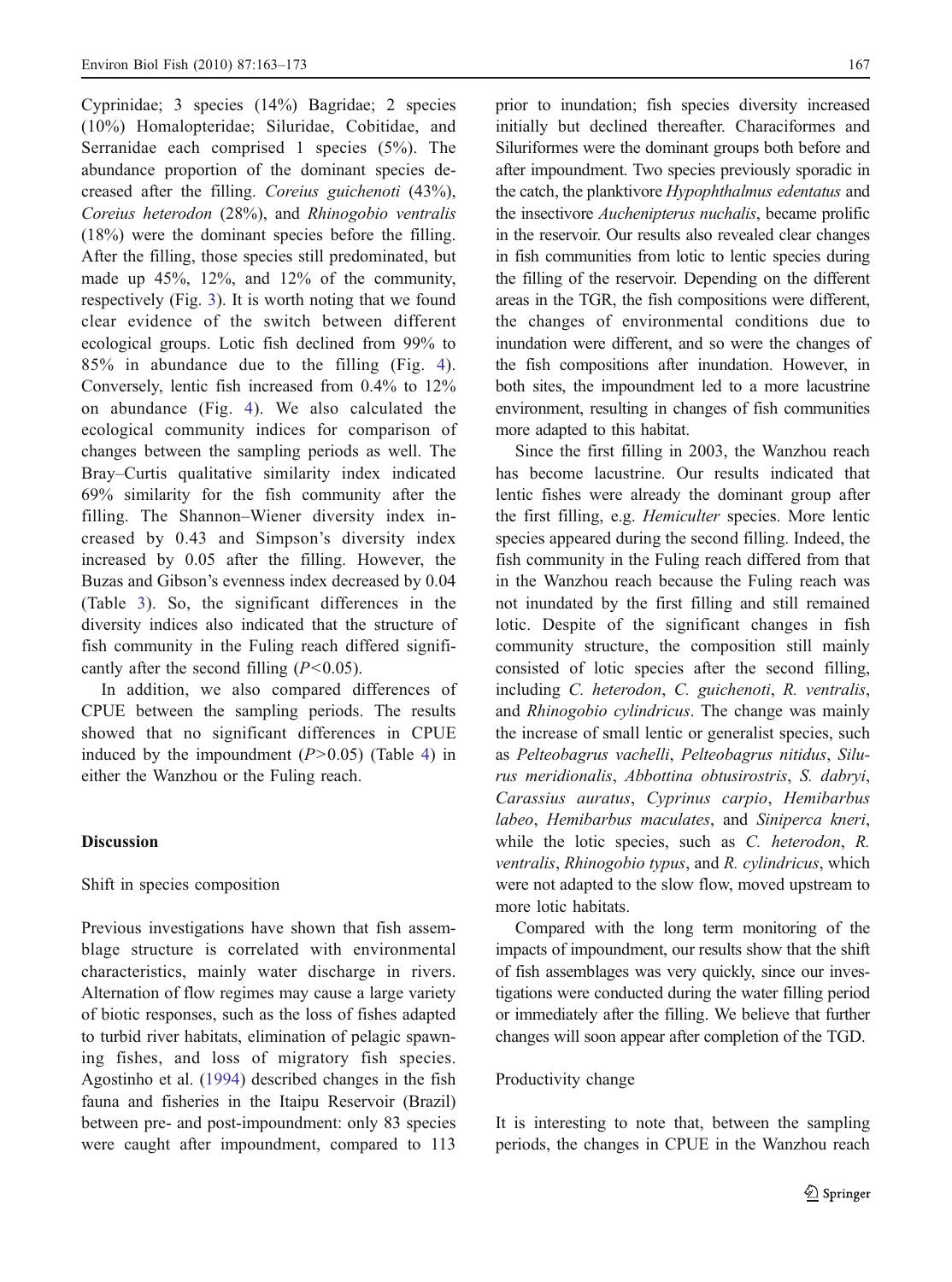<span id="page-5-0"></span>

| Habitat | Scientific name                                                              |           | 2005 (Before second filling)       |            |                             |              | 2006 (During second filling)                     |            |                                                  |
|---------|------------------------------------------------------------------------------|-----------|------------------------------------|------------|-----------------------------|--------------|--------------------------------------------------|------------|--------------------------------------------------|
|         |                                                                              | Abundance | abundance $(9/6)$<br>Percentage of | Weight (g) | Percentage of<br>weight (%) | Abundance    | abundance $(%$ <sub>0</sub> )<br>Percentage of   | Weight (g) | Percentage of<br>weight (%)                      |
| Lotic   | Coreius heterodon (Bleeker)                                                  |           | $\overline{0}$                     | 40.0       | 0.23                        |              | 0.37                                             | 2,637.5    | 2.01                                             |
|         | Spinibarbus sinensis (Bleeker)                                               |           | 0.02                               | 70.6       | 0.12                        | $\mathbf{r}$ | 0.20                                             | 2,600.0    | 1.99                                             |
|         | Ancherythroculter kurematsui (Kimura                                         |           | 0.02                               | 56.3       | 0.09                        |              |                                                  |            |                                                  |
|         | Procypris rabaudi (Tchang)                                                   |           | 0.02                               | 38.5       | 0.06                        |              | $\begin{smallmatrix}0&&0\&0.02\end{smallmatrix}$ | 41.0       | $\begin{smallmatrix}0&&0\0&0&0\end{smallmatrix}$ |
|         | Coreius guichenoti (Sauvage et Dabry)                                        |           | 0.02                               | 32.0       | 0.05                        |              |                                                  | $\circ$    |                                                  |
|         | Acrossocheilus monticola (Günther)                                           |           | 0.03                               |            | 0.01                        |              | 0.09                                             | 39.5       | 0.03                                             |
|         |                                                                              |           | 0.03                               | 6.7        | 0.01                        |              | 0.02                                             | 13.0       | 0.01                                             |
|         | Zacco platypus (Temminck et Schlegel)<br>Onychostoma sima (Sauvage et Dabry) |           | $\circ$                            | $\circ$    |                             |              |                                                  | 1,658.4    | 1.27                                             |
|         | Woo<br>Ancherythroculter nigrocauda Yih et                                   |           | $\circ$                            | 0          | $\circ$                     |              | $\frac{0.12}{0.05}$                              | 165.0      | 0.13                                             |
|         | Megalobrama pellegrini (Tchang)                                              |           | $\circ$                            | $\circ$    | $\circ$                     |              | 0.02                                             | 7.0        | 0.01                                             |
|         | Parabotia fasciata Dabry                                                     |           | $\circ$                            | $\circ$    | $\circ$                     |              | 0.02                                             | 22.0       | 0.02                                             |
|         | Opsariichthys bidens Günther                                                 |           | $\circ$                            | $\circ$    | $\circ$                     |              | 0.02                                             | 6.6        | 0.01                                             |
|         | Leiocassis longirostris Günther                                              |           | $\circ$                            | $\circ$    |                             |              | 0.02                                             | 10.5       | 0.01                                             |
|         | Acheilognathus omeiensis (Shih et Tchang)                                    |           | $\circ$                            | $\circ$    |                             |              | 0.02                                             | 8.8        | 0.01                                             |
| Lentic  | Hemiculter leucisculus (Basilewsky)                                          | 4,015     | 61.42                              | 31,854.7   | 52.32                       | 2,547        | 39.70                                            | 23,307.8   | 17.80                                            |
|         | Silurus asotus Linnaeus                                                      |           | 0.05                               | 4,700.0    | 7.72                        |              | 0.02                                             | 567.1      | 0.43                                             |
|         | Culter mongolicus mongolicus (Basilewsky)                                    | $\equiv$  | 0.17                               | 1,921.2    | 3.16                        |              | 0.14                                             | 1,916.9    | 1.46                                             |
|         | Hemiculter bleekeri Warpachowsky                                             | 219       | 3.35                               | 1,550.0    | 2.55                        | 2,518        | 39.25                                            | 24,229.9   | 18.51                                            |
|         | Pelteobagrus vachelli (Richardson)                                           | 45        | 0.69                               | 1,243.4    | 2.04                        | 364          | 5.67                                             | 5,415.5    | 4.14                                             |
|         | Silurus meridionalis Chen                                                    |           | 0.02                               | 1,200.0    | 1.97                        | $\Xi$        | 0.20                                             | 722.2      | 0.55                                             |
|         | Hypophthalmichthys molitrix(Cuvier et Valenciennes)                          |           | $\overline{0}$                     | 668.5      | 1.10                        |              | 0.08                                             | 2,177.5    | 1.66                                             |
|         | Pseudorasbora parva (Temminck et Schlegel)                                   |           | 1.12                               | 593.0      | 0.97                        | 8            | 0.94                                             | 195.7      | 0.15                                             |
|         | Ameiurus melas (Rafinesque)                                                  |           | 0.15                               | 552.3      | 0.91                        |              | 0.02                                             | 42.0       | 0.03                                             |
|         | Rhodeus sinensis Günther                                                     | 2         | 0.98                               | 149.8      | 0.25                        |              |                                                  | $\circ$    |                                                  |
|         | Hemiculter tchangi Fang                                                      |           | 0.05                               | 111.9      | 0.18                        |              | $\frac{6}{6}$                                    | 25.1       | 0.02                                             |
|         | Abbottina obtusirostris Wu et Wang                                           | Ŋ         | 0.18                               | 68.9       | 0.11                        |              |                                                  | $\circ$    |                                                  |
|         | Aristichthys nobilis (Richardson)                                            |           | 0.02                               | 35.4       | 0.06                        |              | 0.06                                             | 1,350.0    | 1.03                                             |
|         | Squalidus argentatus (Sauvage et Dabry)                                      | ≘         | 0.15                               | 28.2       | 0.05                        |              | 0.22                                             | 31.6       | 0.02                                             |
|         | Tinca tinca (Linnaeus)                                                       |           | 0.03                               | 16.7       | 0.03                        |              | 0.09                                             | 1,573.0    | 1.20                                             |
|         | Pelteobagrus nitidus (Sauvage et Dabry)                                      |           | 0.02                               | 16.4       | 0.03                        | 376          | 5.86                                             | 4,204.8    | 3.21                                             |

 $\mathcal{D}$  Springer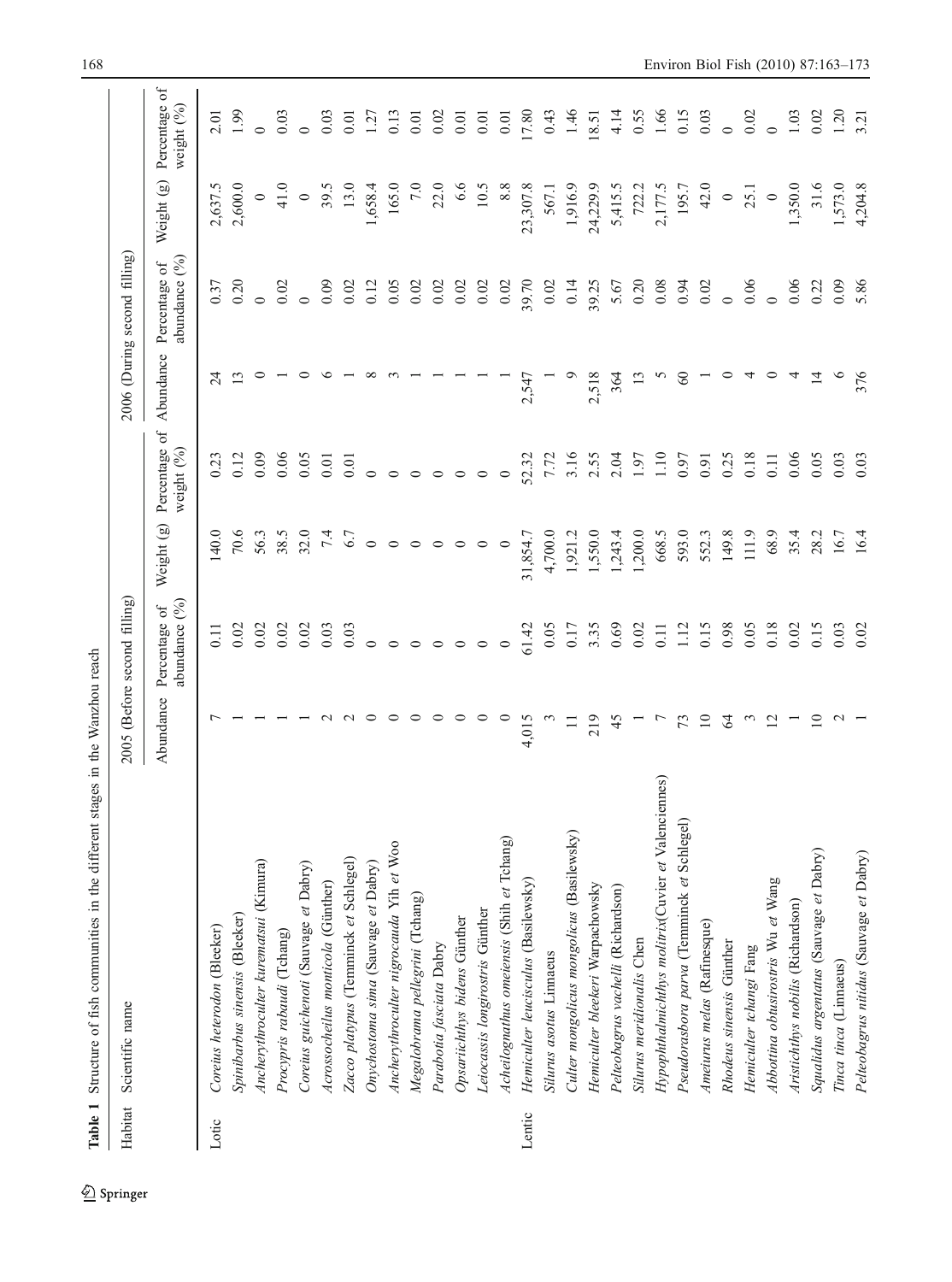| Rhinogobius giurinus (Rutter)                                                                                    |  |  |                                                                       |                                                                                                                                                                                                                                                                  |  |
|------------------------------------------------------------------------------------------------------------------|--|--|-----------------------------------------------------------------------|------------------------------------------------------------------------------------------------------------------------------------------------------------------------------------------------------------------------------------------------------------------|--|
| Micropterus salmoides (Lacépède)                                                                                 |  |  |                                                                       |                                                                                                                                                                                                                                                                  |  |
| Ctenopharyngodon idellus (Cuvier et Valenciennes)                                                                |  |  |                                                                       |                                                                                                                                                                                                                                                                  |  |
| Siniperca chuatsi (Basilewsky)                                                                                   |  |  |                                                                       |                                                                                                                                                                                                                                                                  |  |
| Abbottina rivularis (Basilewsky)                                                                                 |  |  |                                                                       |                                                                                                                                                                                                                                                                  |  |
| Squaliobarbus curriculus (Richardson)<br>Paramisgurnus dabryanus Sauvage<br>Acheilognathus macropterus (Bleeker) |  |  |                                                                       |                                                                                                                                                                                                                                                                  |  |
|                                                                                                                  |  |  |                                                                       |                                                                                                                                                                                                                                                                  |  |
|                                                                                                                  |  |  |                                                                       |                                                                                                                                                                                                                                                                  |  |
| Rhodeus ocellatus (Kner)                                                                                         |  |  |                                                                       |                                                                                                                                                                                                                                                                  |  |
| Misgurnus anguillicaudatus (cantor)                                                                              |  |  |                                                                       |                                                                                                                                                                                                                                                                  |  |
| Megalobrama amblycephala Yih                                                                                     |  |  |                                                                       |                                                                                                                                                                                                                                                                  |  |
| General Saurogobio dabryi Bleeker                                                                                |  |  |                                                                       |                                                                                                                                                                                                                                                                  |  |
| Culter alburnus Basilewsky                                                                                       |  |  | oowonwatwang Igrad aan awwaan tir<br>oowonwatwang Igrad aan awwad tir |                                                                                                                                                                                                                                                                  |  |
| Cyprinus (Cyprinus) carpio Linnaeus                                                                              |  |  |                                                                       |                                                                                                                                                                                                                                                                  |  |
| Carassius auratus (Linnaeus)                                                                                     |  |  |                                                                       |                                                                                                                                                                                                                                                                  |  |
| Pseudobrama simoni (Bleeker)                                                                                     |  |  |                                                                       |                                                                                                                                                                                                                                                                  |  |
| Pseudolaubuca sinensis Bleeker                                                                                   |  |  |                                                                       |                                                                                                                                                                                                                                                                  |  |
| Hemibarbus maculatus Bleeker                                                                                     |  |  |                                                                       |                                                                                                                                                                                                                                                                  |  |
| Chen<br>Saurogobio gymnocheilus Lo, Yao et                                                                       |  |  |                                                                       |                                                                                                                                                                                                                                                                  |  |
| Myxocyprinus asiaticus (Bleeker)                                                                                 |  |  |                                                                       |                                                                                                                                                                                                                                                                  |  |
| Sarcocheilichthys sinensis Bleeker                                                                               |  |  |                                                                       |                                                                                                                                                                                                                                                                  |  |
| Ictalurus punctatus (Rafinesque)                                                                                 |  |  |                                                                       |                                                                                                                                                                                                                                                                  |  |
| Parabramis pekinensis (Basilewsky)                                                                               |  |  |                                                                       |                                                                                                                                                                                                                                                                  |  |
| Leiocassis crassilabris Günther                                                                                  |  |  |                                                                       |                                                                                                                                                                                                                                                                  |  |
| Elopichthys bambusa (Richardson)                                                                                 |  |  |                                                                       |                                                                                                                                                                                                                                                                  |  |
| Xenocypris davidi Bleeker                                                                                        |  |  |                                                                       |                                                                                                                                                                                                                                                                  |  |
| Tilapia sp.                                                                                                      |  |  |                                                                       |                                                                                                                                                                                                                                                                  |  |
| Total                                                                                                            |  |  |                                                                       | $\begin{array}{cccc} 0&0&0&0\\ 0&0&0&0\\ 0&0&0&0\\ 0&0&0&0\\ 0&0&0&0\\ 1&0&0&0\\ 1&0&0&0\\ 1&0&0&0\\ 1&0&0&0\\ 1&0&0&0\\ 1&0&0&0\\ 1&0&0&0\\ 1&0&0&0\\ 1&0&0&0\\ 1&0&0&0\\ 1&0&0&0\\ 1&0&0&0\\ 1&0&0&0\\ 1&0&0&0\\ 1&0&0&0&0\\ 1&0&0&0&0\\ 1&0&0&0&0\\ 1&0&0&0&$ |  |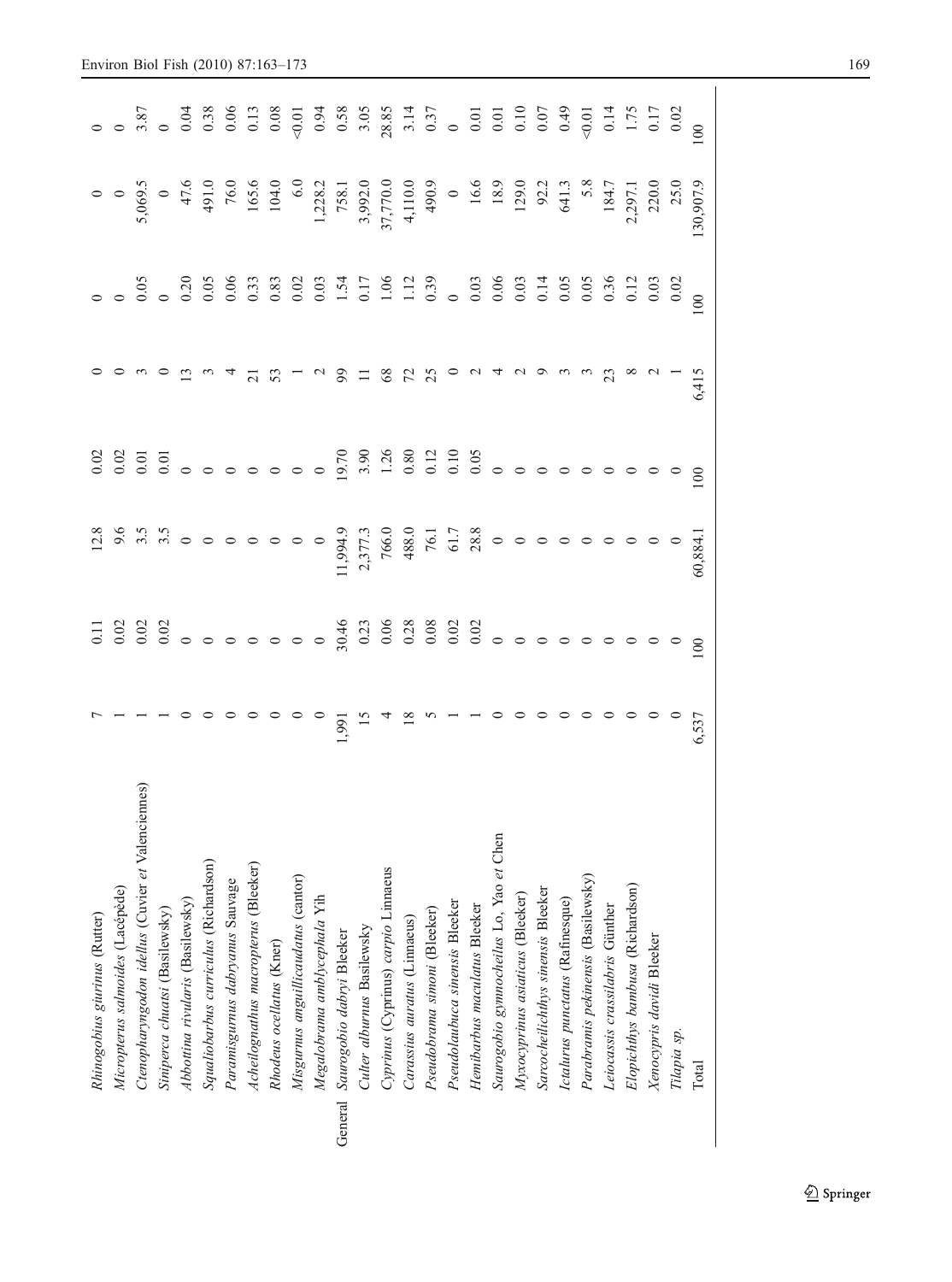<span id="page-7-0"></span>Fig. 3 Compositions of taxonomic groups in the different stages in the Wanzhou reach (a) and the Fuling reach (b)



and the Fuling reach were not statistically different though their fish community structures have changed. Generally speaking, impoundment may change the hydraulic characteristics of the inundated area, and result in changes in productivity. In the present case, however, since the time period was too short, the difference of CPUE could not be accounted by the change in primary productivity. We suggest this may be due to the resettlement of the fishes. The nonsignificant differences of CPUE may indicate that a very quick shift of fish component occurred during the impoundment.

## Prediction of fish assemblage in the future

Oliveira et al. ([2005\)](#page-10-0) analyzed the structures of fish assemblages in the Itaipu Reservoir, on the Brazil– Paraguay border, and described three zones, riverine, transitional and lacustrine, along a longitudinal or river-dam gradient. After the full completion, the flow regulation of the TGD is designed to lower the reservoir level to 145 m (the flood control level, FCL) during the flood season (from May to September), and raise the reservoir level again to 175 m, the normal pool level (NPL) from October to April (dry season). Thus, we predict that there will be a large transitional zone in the future. So, after the completion the TGD, there should be typical lacustrine, transitional and riverine zones, and their corresponding fish assemblages.

The replacement of lotic by lentic fish assemblages after impoundment has been reported in many cases, for example in the Dalešice reservoir in the Czech Republic (Peňáz et al. [1999](#page-10-0)), and the Fuchunjiang, Xinanjiang, and Danjiangkou reservoirs in China (Zhong and Power [1996\)](#page-10-0). Normally, those hydroelectric reservoirs were characterized by riverine and lacustrine zones. However, Gomes and Miranda [\(2001](#page-10-0)) suggested that the short term water retention created neither riverine nor lacustrine fish assemblages within the reservoir. Considering the flow regulation scheme of the TGR, we predict that the alternation of

Fig. 4 Abundance compositions of ecological groups in the different stages in the Wanzhou reach (a) and the Fuling reach (b)

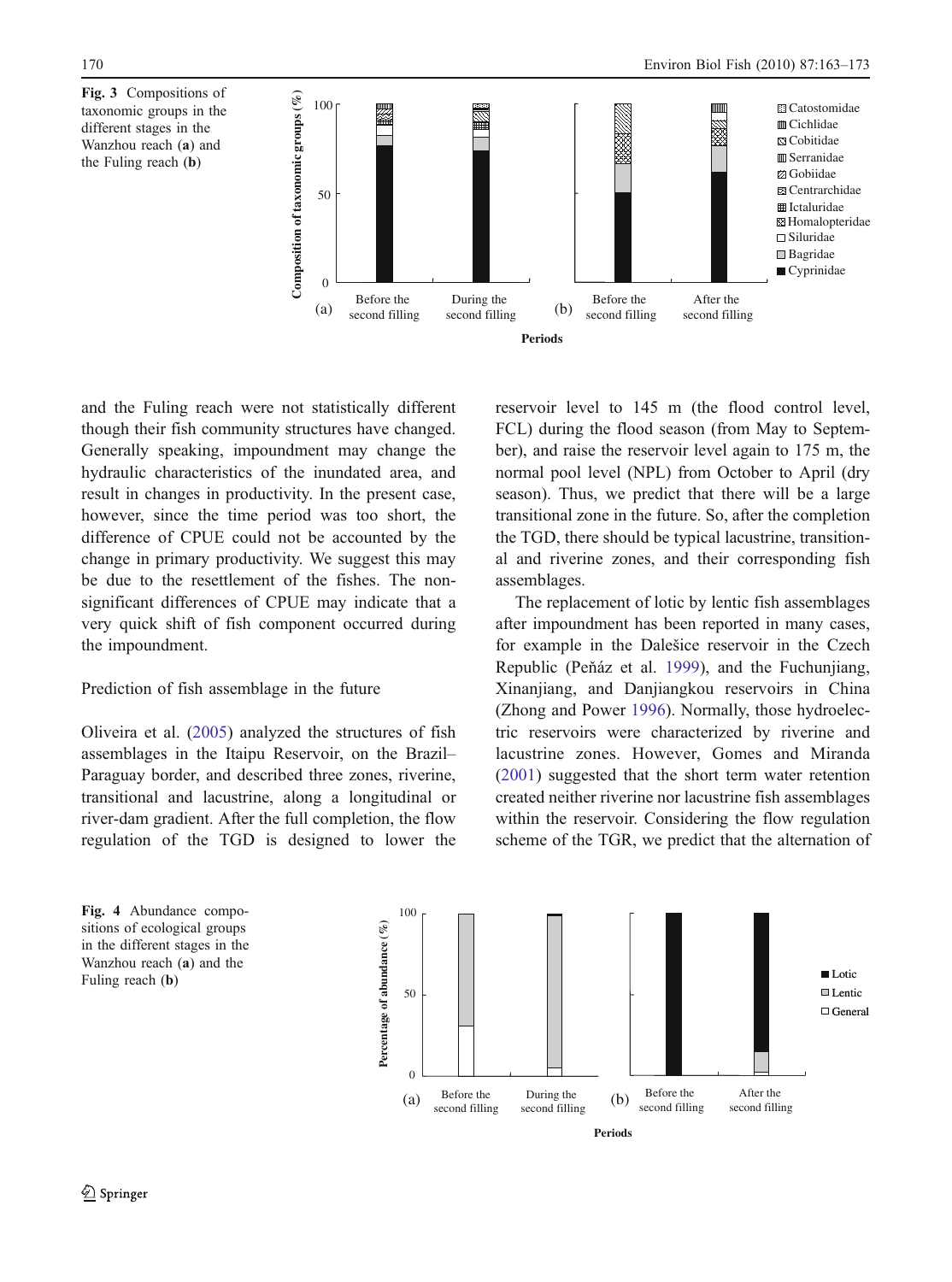|         | Table 2 Structure of fish communities in the different stages in the Fuling reach |           |                                |                 |                                             |           |                                |            |                                                             |
|---------|-----------------------------------------------------------------------------------|-----------|--------------------------------|-----------------|---------------------------------------------|-----------|--------------------------------|------------|-------------------------------------------------------------|
| Habitat | Scientific name                                                                   |           | 2006 (Before second filling)   |                 |                                             |           | 2006 (After second filling)    |            |                                                             |
|         |                                                                                   | Abundance | abundance (%)<br>Percentage of | Weight (g)      | Percentage of<br>weight $(%)$               | Abundance | abundance (%)<br>Percentage of | Weight (g) | of weight $(%)$<br>Percentage                               |
| Lotic   | Coreius heterodon (Bleeker)                                                       | 393       | 28.42                          | 72,572.7        | 40.77                                       | 132       | 12.36                          | 5,143.8    | 18.37                                                       |
|         | Coreius guichenoti (Sauvage et Dabry)                                             | 595       | 43.02                          | 71,860.1        | 40.37                                       | 485       | 45.41                          | 42,242.3   | 51.25                                                       |
|         | Rhinogobio ventralis (Sauvage et Dabry)                                           | 242       | 17.50                          | 20,378.4        | 11.45                                       | 129       | 2.08                           | 9,507.4    | 11.54                                                       |
|         | Rhinogobio cylindricus Günther                                                    | 112       | 8.10                           | 10,305.0        | 5.79                                        | 66        | 6.18                           | 6,619.4    | 8.03                                                        |
|         | Leptobotia elongata (Bleeker)                                                     |           | 0.51                           | 1,191.0         | 0.67                                        | $\sim$    | 0.19                           | 556.0      | 0.67                                                        |
|         | Rhinogobio typus Bleeker                                                          |           | 0.36                           | 334.4           | 0.19                                        | 51        | 1.40                           | 1,054.0    |                                                             |
|         | Leiocassis longirostris Günther                                                   |           | 0.14                           | 292.0           | $\begin{array}{c} 0.16 \\ 0.11 \end{array}$ |           | 0.19                           | 306.0      |                                                             |
|         | Jinshaia sinensis (Sauvage et Dabry)                                              |           | 1.30                           | 187.0           |                                             | 97        | 7.12                           | 844.0      | $\begin{array}{c} 1.28 \\ 0.37 \\ 1.02 \\ 0.02 \end{array}$ |
|         | Leptobotia taeniops (Sauvage)                                                     |           | 0.07                           | 106.0           | 0.06                                        |           | $\circ$                        | $\circ$    |                                                             |
|         | Lepturichthys fimbriata (Günther)                                                 |           | 0.07                           | 5.0             | < 0.01                                      |           | 0.19                           | 13.0       |                                                             |
|         | Gobiobotia filifer (Garman)                                                       |           | $\circ$ $\circ$                | $\circ$ $\circ$ | $\circ$                                     |           | 0.28                           | 41.0       | 0.05                                                        |
|         | Xenophysogobio boulengeri (Tchang)                                                |           |                                |                 | $\circ$                                     |           | 0.09                           | 8.0        | 0.01                                                        |
| Lentic  | Pelteobagrus vachelli (Richardson)                                                |           | 0.43                           | 734.0           | 0.41                                        | 89        | 8.33                           | 1,916.0    | 2.32                                                        |
|         | Pelteobagrus nitidus (Sauvage et Dabry)                                           |           | $\circ$                        | $\circ$         | $\circ$                                     | 39        | 3.65                           | 821.0      |                                                             |
|         | Silurus meridionalis Chen                                                         |           | $\circ$                        | $\circ$         | $\circ$                                     |           | 0.09                           | 1,250.0    | 1.52                                                        |
|         | Abbottina obtusirostris Wu et Wang                                                |           |                                | $\circ$         | $\circ$                                     |           | 0.09                           | 3.0        | $\leq 0.01$                                                 |
| General | Saurogobio dabryi Bleeker                                                         |           | 0.07                           | 22.0            | 0.01                                        | $\Xi$     | 0.94                           | 243.0      | 0.29                                                        |
|         | Carassius auratus (Linnaeus)                                                      |           | $\circ$                        | $\circ$         | $\circ$                                     | €         | 0.56                           | 447.0      | 0.54                                                        |
|         | Cyprinus (Cyprinus) carpio Linnaeus                                               | ○         | $\circ$                        |                 | $\circ$                                     |           | 0.09                           | 1,198.0    | 1.45                                                        |
|         | Hemibarbus labeo (Pallas)                                                         | ○         | $\circ$                        |                 | $\circ$                                     |           | 0.19                           | 36.0       | 0.04                                                        |
|         | Hemibarbus maculatus Bleeker                                                      |           |                                |                 |                                             |           | 0.09                           | 30.0       | 0.04                                                        |
|         | Siniperca kneri Garman                                                            |           |                                |                 |                                             |           | 0.47                           | 140.0      | 0.17                                                        |
|         | Total                                                                             | 1,383     | 100                            | 177,987.6       | 100                                         | 1,068     | 100                            | 82,418.9   | $\overline{00}$                                             |

<span id="page-8-0"></span>Environ Biol Fish (2010) 87:163-173

 $\underline{\textcircled{\tiny 2}}$  Springer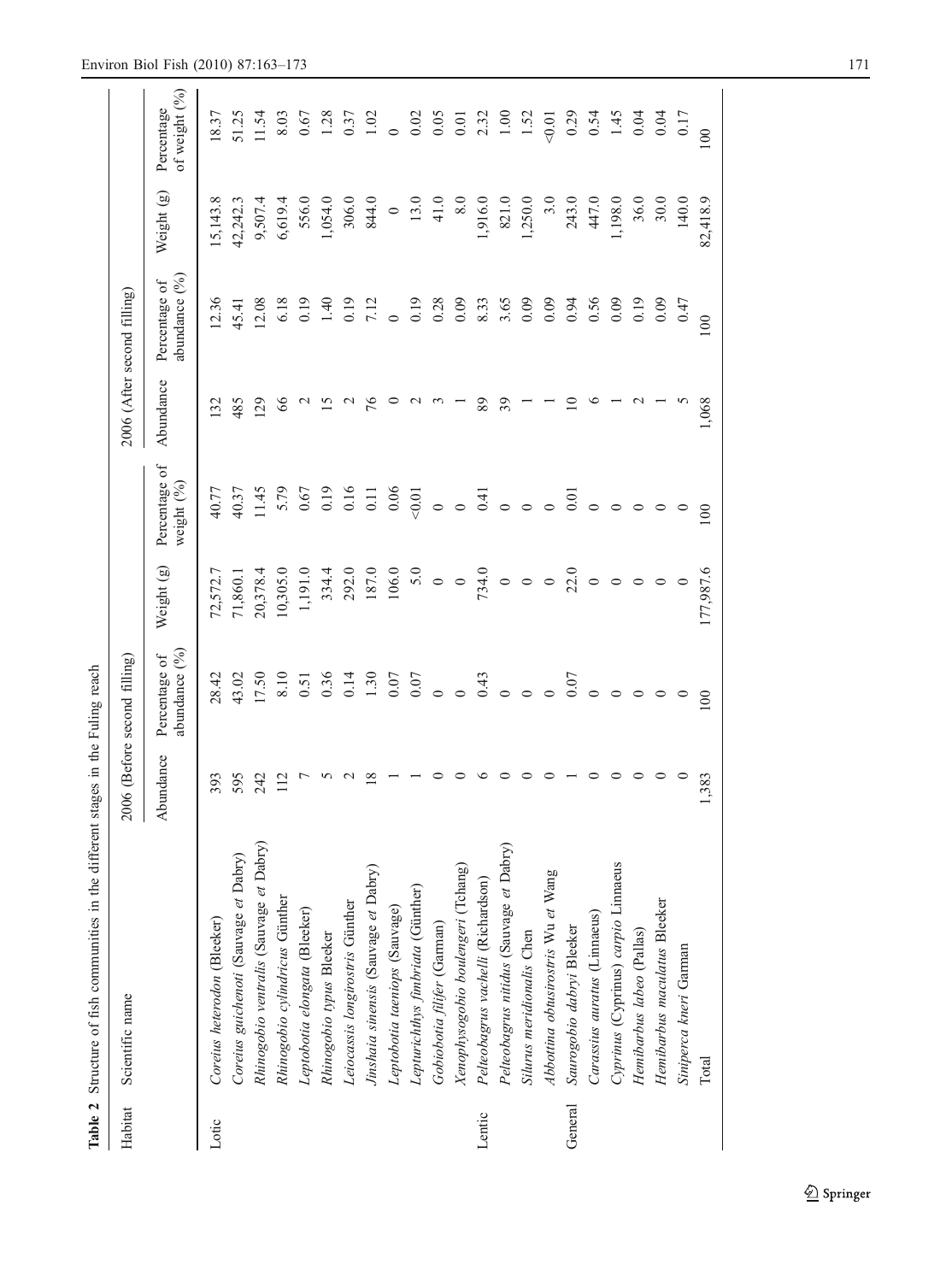| Community index                 | Wanzhou reach                  |                                        | Fuling reach                    |                                      |
|---------------------------------|--------------------------------|----------------------------------------|---------------------------------|--------------------------------------|
|                                 | Before filling<br>(Oct., 2005) | During filling<br>$(Sept.-Oct., 2006)$ | Before filling<br>(Sept., 2006) | After filling<br>$(Oct.-Nov., 2006)$ |
| Shannon-Wiener diversity index  | $1.04(1.01-1.07)$              | $1.57(1.53-1.60)$                      | $1.38(1.33 - 1.42)$             | $1.81(1.73-1.88)$                    |
| Simpson's diversity index       | $0.53(0.52-0.54)$              | $0.68(0.67-0.69)$                      | $0.70(0.68 - 0.71)$             | $0.75(0.72 - 0.77)$                  |
| Buzas & Gibson's evenness index | 0.08                           | 0.10                                   | 0.33                            | 0.29                                 |

<span id="page-9-0"></span>Table 3 Various indices and 95% confidence interval for fish communities in the different stages in the Wanzhou reach and the Fuling reach

water level every year may seriously affect the structure of fish community. A transitional zone may form along the reach where the water level will alternate between 145 m and 175 m. In this transitional zone, a very rapid shift between different fish assemblages will occur each year in the future.

# Suggestions for conservation

After fully completion, the TGR will cover a 600 km reach of the upper Yangtze River. The regulation of water flow, the alternation of water level, and the operation of the hydroelectric power station will create serious impacts on fish communities upstream of the dam. Therefore, conservation measures for fishes should be taken as soon as possible. Considering the results of our present investigation and some previous research, we suggest that different conservation strategies should be employed for the different zones.

The impounded lacustrine zone can be a large area for nursery and feeding by commercial species (Jackson and Marmulla [2007](#page-10-0)). In the TGR, M. piceus, C. idella, Hypophthalmichthys molitrix, and Aristichthys nobilis, known as the "four major Chinese

Table 4 Catch per unit effort (CPUE) in the different stages in the Wanzhou reach and the Fuling reach

| <b>Site</b>   | Stage          | CPUE $(kg \cdot boat^{-1} \cdot (day))$<br>and $night)^{-1}$ ) |
|---------------|----------------|----------------------------------------------------------------|
| Wanzhou reach | Before filling | 2.90                                                           |
|               | During filling | 3.63                                                           |
| Fuling reach  | Before filling | 8.09                                                           |
|               | After filling  | 5.74                                                           |

carps", will mainly use this area. However, it has been noticed that their juveniles have been evidently overfished by trap nets of small mesh size (Institute of Hydrobiology, unpublished data), which may possibly lead to recruitment failure. In terms of conservation interest for fishes, we suggest that this gear should be banned. Moreover, some exotic species have successfully colonized the lacustrine zone due to unauthorized introduction, such as Ameiurus melas, Tinca tinca, and Ictalurus punctatus. Those species will threaten the native fishes through competing habitats and prey (Gehrke et al. [2002;](#page-10-0) Chen et al. [2007\)](#page-10-0). Therefore, the fishery department should seriously examine the use of these introduced species in aquaculture and legally prohibit any unauthorized introductions.

After completion of the TGD, a relatively natural flow regime will remain in the riverine zone, which would become the last refuge for the endemic fishes of upper Yangtze River. Due to the flow regulation in transitional and lacustrine zones, the endemic fishes would move upstream to the riverine zone. In particular, during or after the filling of water each year, the endemic fishes would rapidly congregate in the riverine zone where they would be exposed to heavy exploitation by net fisheries. Therefore, we suggest that catch sizes and catch limit should be established as part of capture quotas to avoid overfishing in riverine zone, especially during the water filling period.

In contrast to other zones, the fish community in the transitional zone could be more severely impacted by frequent flow regulation. Though we predicted the shift between lotic and lentic fish assemblages in our study, we still have very limited knowledge in this complex zone. This leads to difficulty in establishing a conservation strategy for this zone. We suggest that